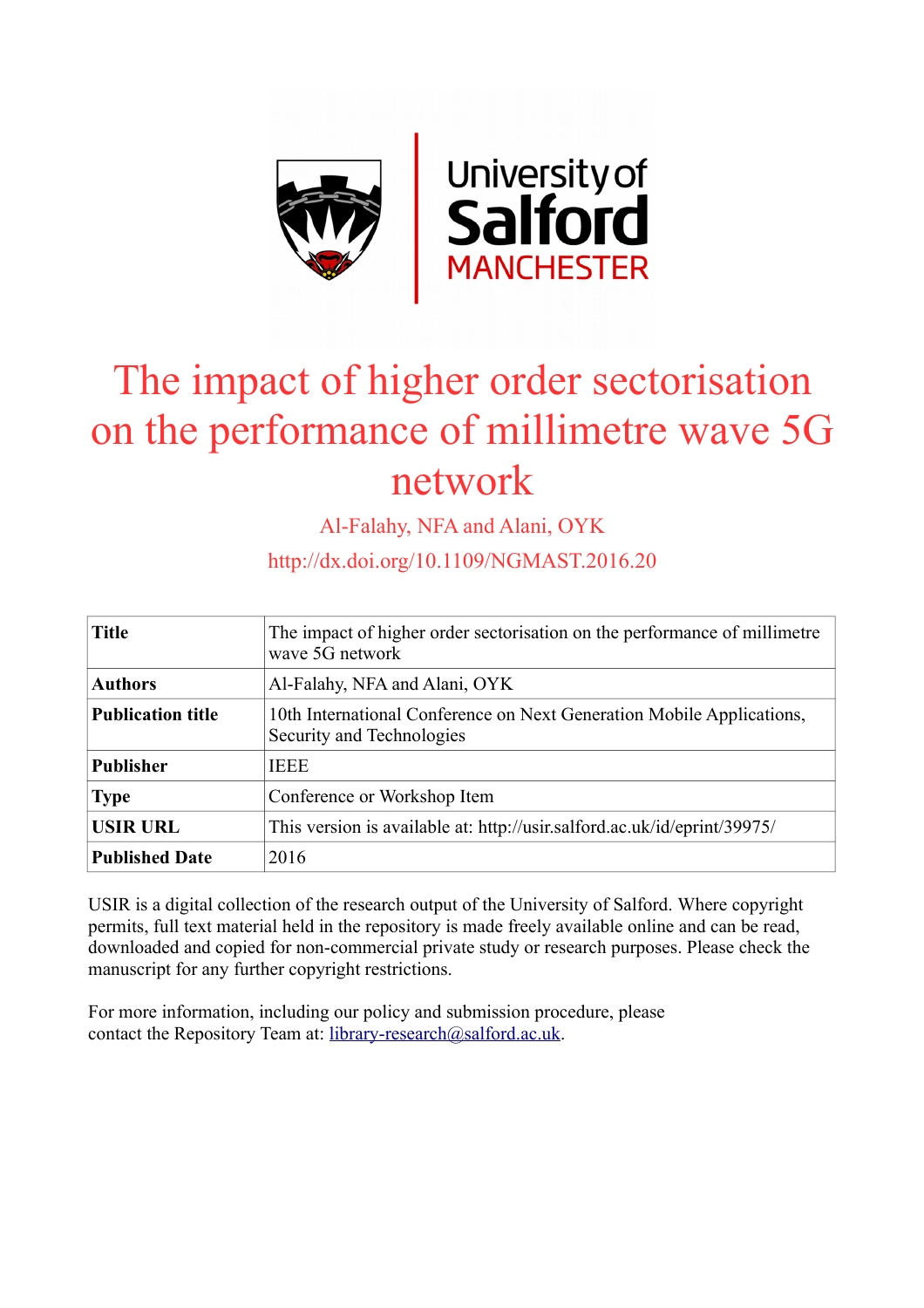# **The Impact of Higher Order Sectorisation on the Performance of Millimetre Wave 5G Network**

Naser Al-Falahy and Omar Y. K. Alani School of Computing, Science & Engineering University of Salford Manchester, United Kingdom N.F.A.AL-Falahy@edu.salford.ac.uk , O.Y.K.Alani@salford.ac.uk

*Abstract***— The fifth Generation (5G) mobile network will provide services with extreme data rate and latency demands compared to current cellular network, and provide massive capacity and connectivity to multitude of devices with diverse requirements and applications. Therefore, it is important to utilise all network resources to provide the 5G vision. In this paper, performance evaluations and impact of higher order horizontal sectorisation on next generation 5G mobile access is presented. The study has been focused on busy urban areas in high carrier frequency. Millimetre wave band has precious wide unexploited bandwidth that can be harnessed for mobile communication. The results for these scenarios show that higher-order horizontal sectorisation in millimetre wave based smallcell deployment can significantly increase the network capacity to meet the future requirement of 5G network, and provide high data rate and connectivity to huge number of devices. Moreover, beamforming can highly increase the data rate by efficiently increase signal power and suppress interference from unwanted directions.** 

#### *Index Terms —5G network, millimetre wave, network densification, higher order sectorisation, beamforming.*

# I. INTRODUCTION

Wireless broadband traffic growth has introduced major impact on future mobile network architectures, and hence, it requires more demands. These demands include: (i) High traffic volume (massive capacity): increases on the order of several magnitudes. The future requirement is a 1000x increase in data traffic for 2020 and beyond. (ii) Increased indoor and smallcells/hotspot traffic: will be the majority of mobile traffic volume. Today, about 70 percent of mobile traffic happens indoors; in the future, indoor data traffic as well as hotspot area may exceed this figure. (iii) Higher number of connected devices (massive connectivity): will be created from huge connected subscribers and from machine-to-machine (M2M) applications, as all devices that benefit from internet traffic need to become connected. (iv) Energy consumption: 5G need to be a green network to reduce carbon footprint [1], [2].

Mobile communication has transformed from only voice service into a complex inter-connected environment with

multi services, built on a system that support multitude of applications and provide high speed access to massive number of subscribers [3], [4].

High order horizontal sectorisation in low carrier frequency has been studied previously in [5] and [6] for old mobile generation as a way to increase frequency reuse and improve network capacity. In addition, vertical sectorisation (see fig.1) has its benefits in maximizing network capacity [7] and provide better coverage solution for high rise buildings [8].

This paper is organized as follows. Section II presents work motivation and challenges. Section III introduces our network model including directional antenna and millimetre wave band. Section IV explains simulation parameter, network elements, and results. And the impact of beamforming has been discussed in section V. Finally, conclusions are drawn in Section VI.

# II. MOTIVATION AND CHALLENGES

# *A. Motivation*

Due to the adoption of highly directional antennas at millimetre wave bands, higher order sectorisation (HOS) will be a promising solution to increase network resources and system coverage at these bands. Higher order sectorisation will ensure enough resources to cope with the massive increase in mobile data traffic and to provide a network with massive capacity and connectivity.

#### *B. Challenges*

The adoption of millimetre wave band as a potential spectrum for 5G will require radical change to the network architecture due to the very different propagation condition and hardware constraint. Furthermore, the huge traffic expected to be generated due to the higher sectorised basestation operating in millimetre wave band should be backhauled to the core network. The current wired and wireless traditional backhaul links are not a viable solution due to their limited capacity and design requirements.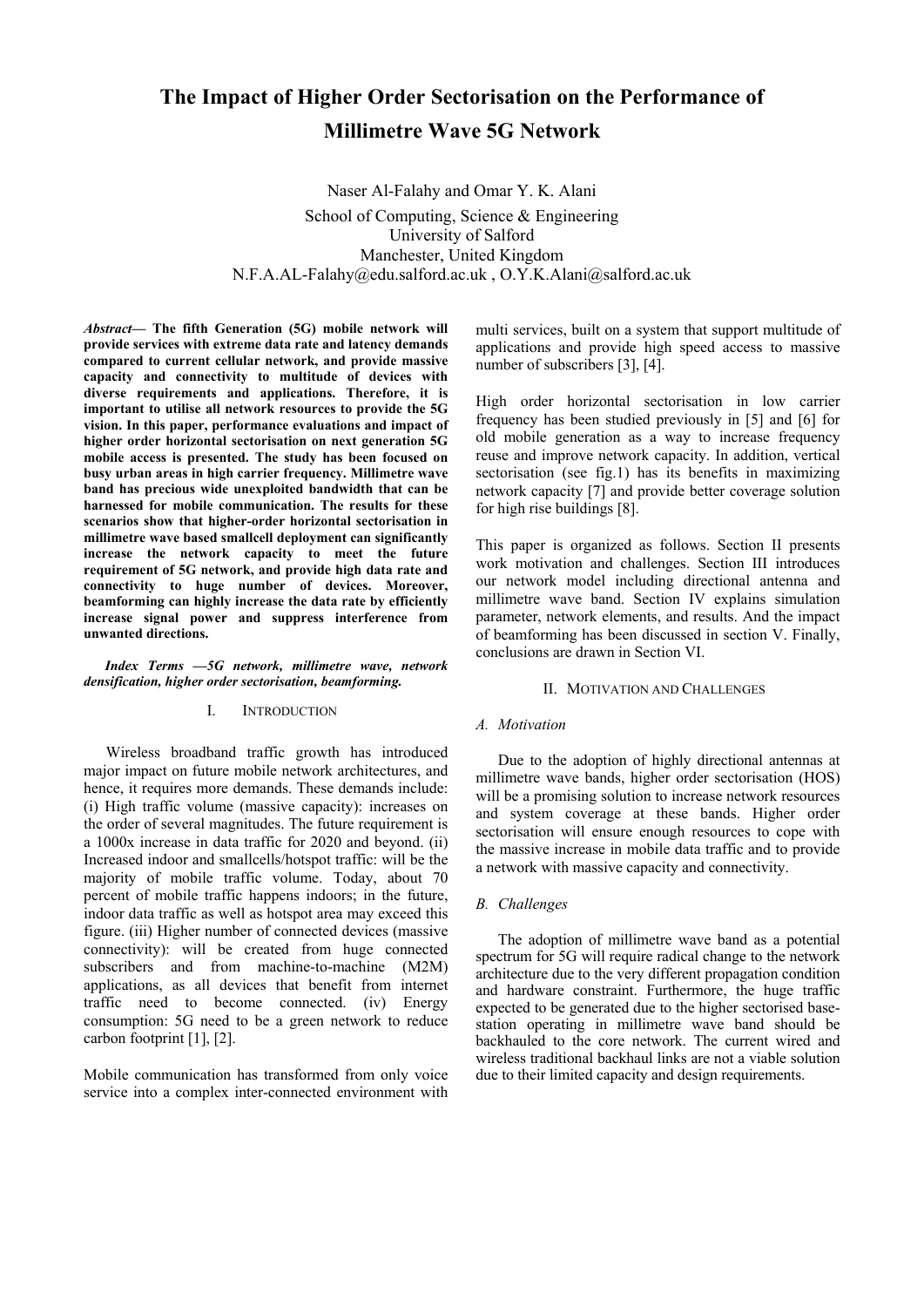Optical fibre links on the other hand, can provide the capacity when connecting the smallcells dense deployment. However, bringing a fibre connection to the smallcell nodes is laborious and expensive, as the trend of this deployment is with high density. Thus, the provision of a highly efficient and flexible wireless backhaul link to replace the current optical fibre links is a promising alternative [9].

#### III. NETWORK MODEL

Sectorisation is a widely used technique for increasing the capacity in wireless cellular networks by spatial reuse of radio resources [10] with typical configuration being a three sectored solution [5].

Unlike conventional network planning in the legacy <3GHz spectrum, HOS seems a promising key enabler to improve network capacity and data throughput, as millimetre wave tends to use highly directional antennas with high gain to compensate for the high pathloss at these bands. In our model, different scenarios (sectorisation order) were simulated. The focus of this work is on meeting the high data throughput demands required from 5G network. The performance of the following scenarios has been compared:

- Three horizontal sectors Four horizontal sectors
- Six horizontal sectors Eight horizontal sectors
- Ten horizontal sectors

# *A. Directional Antennas*

In order to compensate for a large pathloss and penetration loss of mm-wave signals, we use directional antennas with a high antenna gain.

A linear array antenna has been used by [11] for simpler analysis and a rectangular planar array antenna has been used by [12] as a more practical directional antenna. Furthermore, horn antenna can be used as a high gain solution in millimetre wave as described in [13]. We use a horn antenna as a directional beamforming pattern obtained through XFdtd, a full wave 3D simulation tool [14] as shown in fig.2.

# *B. Millimetre wave smallcells*

Since the overwhelming majority of communication systems are already operating in the microwave band (MW) below 3GHz, due to its favourable propagation characteristics. This makes MW band too scarce. Therefore, 5G system is anticipated to use mm-wave bands, particularly (20-90) GHz, due to the availability of wide chunk of unused bandwidth. This step is revolutionary because mm-wave frequency band has very different propagation condition, atmospheric absorption and hardware constraint. Such challenges, however, could be compensated using beamforming and larger antenna array.



Fig.1. High order Sectorisation, (a) Horizontal Sectorisation, and (b) Vertical Sectorisation

It is widely accepted that mm-wave need to be used with very limited cell radius <200 m, to minimize high pathloss at this band (by bringing the access point closer to the user). Fortunately, this action fits well with the dense deployment of smallcell which will be the trend of next generation mobile system [15]. As per our model, smallcell with high order sectorisation is considered as shown in fig.1 (a); the coverage of smallcell area is divided equally by the HOS.

#### IV. SIMULATION AND RESULTS

Simulations are carried out by Wireless InSite tool [16], a ray-tracing analyser and high-fidelity EM solvers for radio network planning, a 130m inter site distance (ISD) has been selected based on recent contribution [15], [17], [18] with random UE distribution and network share the available resources among users according to the received SNR for each user equipment (UE) and the load factor. A  $300x300$  m<sup>2</sup> area is considered, and due to high pathloss and penetration loss at millimetre wave band, 1<sup>st</sup> non-line-of-site (NLOS) is considered to be 15 dB weaker than line-of-site (LOS),  $2<sup>nd</sup>$  NLOS is further reduced by another 15 dB, other reflections are excluded from analysis due to their very weak signals. Details of parameters are listed in table I.



Fig.2, Beamforming patterns, left is horizontal and right is vertical.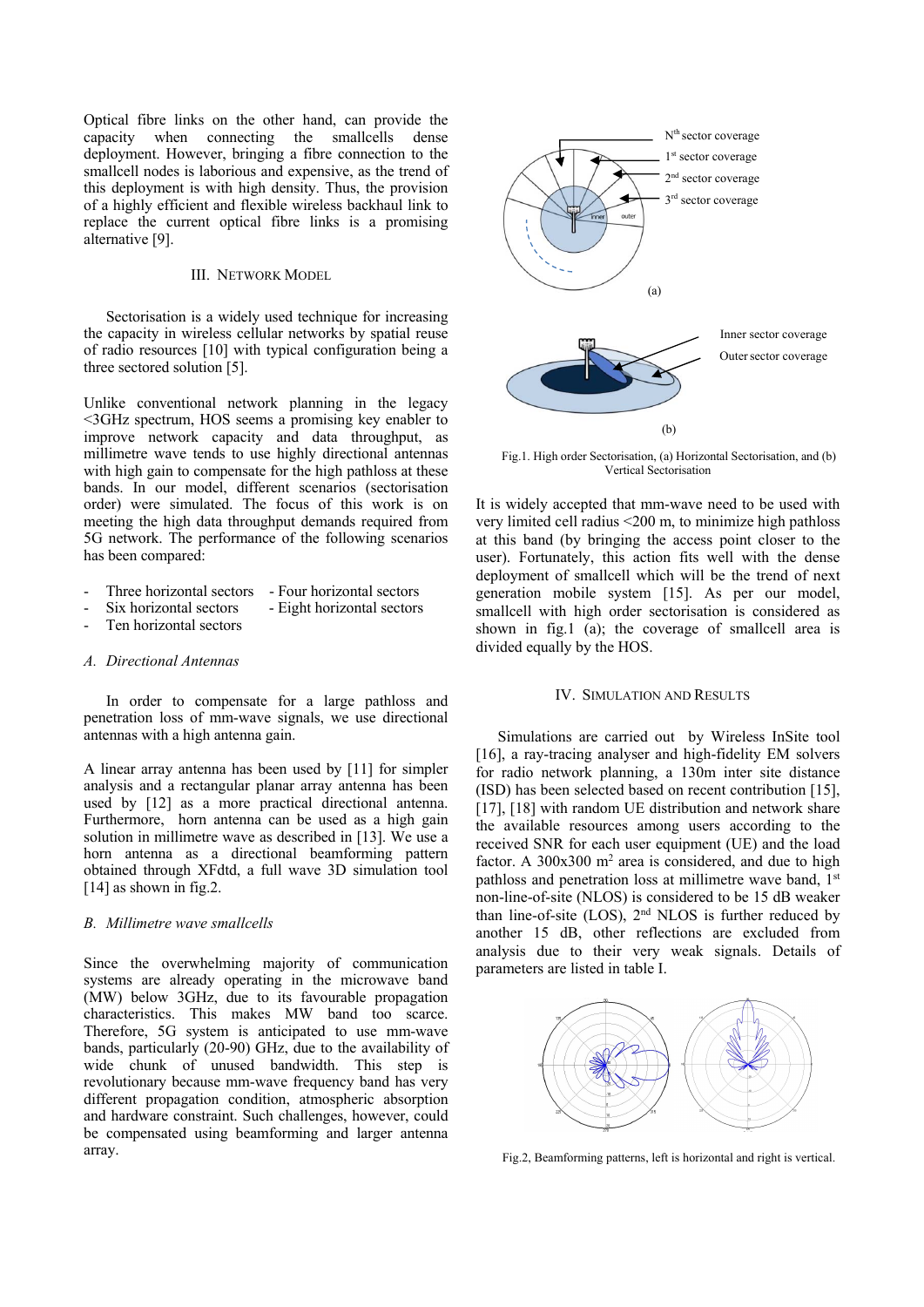The data throughput of a user in a cellular network is upper-bounded by Shannon channel capacity theorem [19]:

$$
C_{ch} = m (B/n) log2 (1 + SINR)
$$
 (1)

where m is the number of spatial streams between a base station and user, B is the signal bandwidth, n (loading factor) is the number of users served by a base station, and SINR is the received signal power, to interference plus noise ratio, respectively. In this study, the scenario was conducted in a busy urban area as it is the first choice of 5G deployment, assuming (600) users to be outdoor, distributed in in the streets of the city as shown in fig.3.

The number of spatial link (m) is assumed to be 1 and the load factor (n) is variable from scenario to scenario and region to region, however, when load factor is small, user within this area experience data speed in excess of multi Gbps (see fig.4). Therefore, sectorisation with wide bandwidth (1 GHz) at millimetre wave band is a promising solution to the massive increase in mobile data traffic.

TABLE I. NETWORK MODEL PARAMETERS.

| <b>Model parameter</b> | Value                    |  |
|------------------------|--------------------------|--|
| <b>Tx Power</b>        | 30 dBm                   |  |
| Tx antenna gain        | 15 dB                    |  |
| <b>Tx Pattern</b>      | As per fig.2             |  |
| Antenna type           | SISO, 2x2 MIMO           |  |
| Rx antenna gain        | 2 dB                     |  |
| Rx pattern             | i- Omni                  |  |
|                        | ii- Beamforming          |  |
| Carrier frequency      | 28GHz                    |  |
| Bandwidth              | 500 MHz                  |  |
| Tx Antenna height      | 8 m                      |  |
| Rx antenna height      | 1.5 <sub>m</sub>         |  |
| No. of Rx              | 600 randomly distributed |  |
| Area of steady         | (300x300)m <sup>2</sup>  |  |
| Noise Figure           | 8 dB                     |  |
| Noise Density          | $-174$ dBm/Hz            |  |
| Rx Thermal noise       | $-74$ dBm                |  |
| Sectorisation          | 3 to 10                  |  |
| Scheduler              | Proportional Fair        |  |



Fig.3, Network model, urban area with 600 user distribution



Fig.4, Average data throughput per user vs. loading factor

The number of user served by sectorised site is increasing with the increase of sectorisation order, which is known as the sectorisation gain, the sectorisation has another advantage in distributing user around nearby cells and sectors, which eventually minimize the load factor and increase the data throughput as a result, fig.4 demonstrate this case. However, this relation does not hold linearly, as the sectorisation order increase, the interference from nearby sectors and sites increase consequently, therefore, at the 10<sup>th</sup> order of sectorisation; the number of users receiving (fair) SINR has decreased (SINR values are shown in fig.5), which affect the coverage probability in LOS and NLOS regions, as shown in fig.6.



Fig.5, Average data throughput per user vs. loading factor



Fig.6, Base station coverage probability vs. interference in different site topologies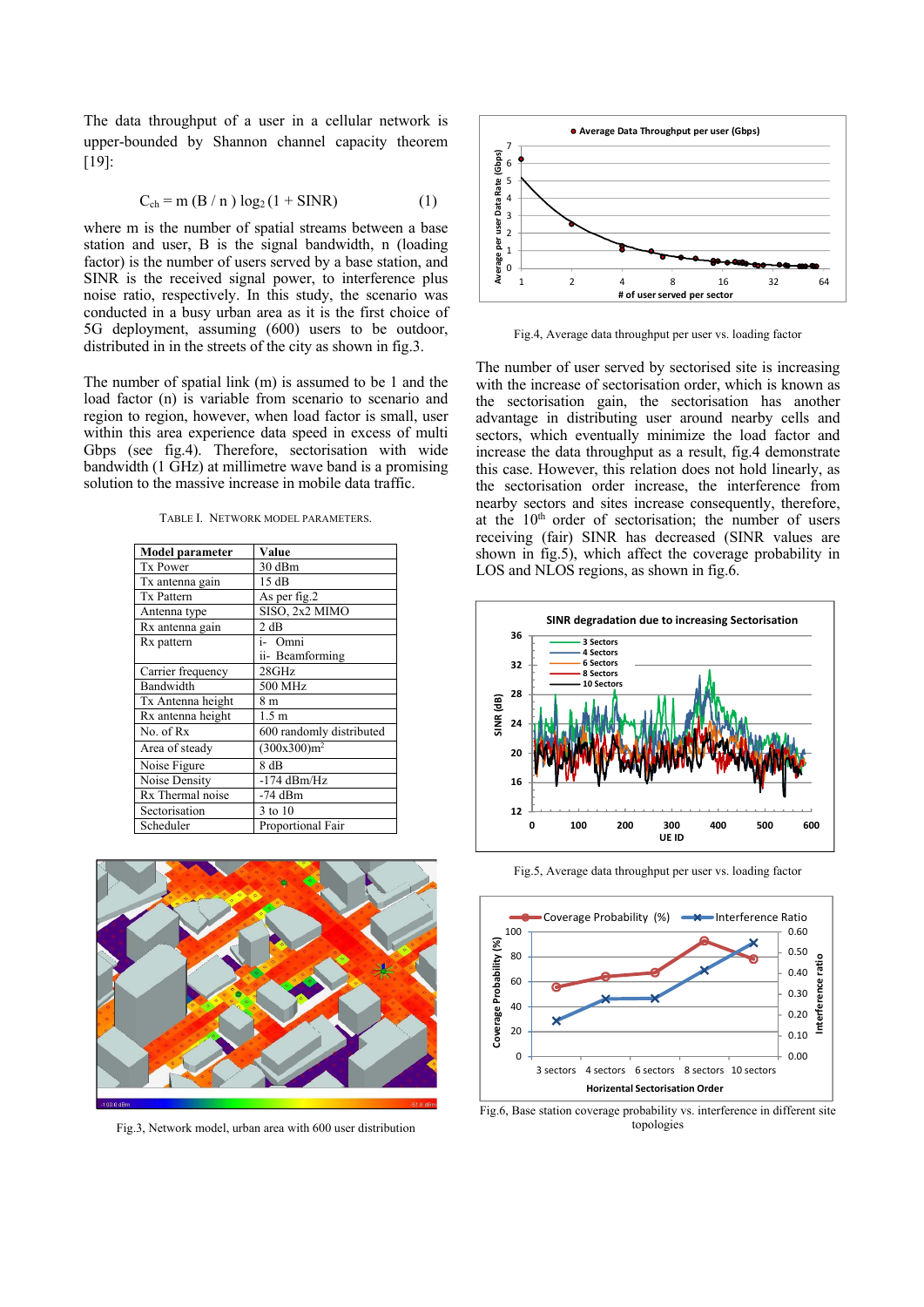Therefore, an eight order sectorisation is favourable choice to maintain coverage probability while increasing the data speed in certain geographical area. If, for specific case, a more data rate is required in a hot spot due to their extreme demands, a vertical sectorisation is recommended which will boost the 8 sector site data speed, through orthogonal polarized antennas that provide orthogonal beams to user (horizontal polarization (HP) and vertical polarization VP)), so that the same system bandwidth is utilised for both sectors as shown in Fig.1 b, and defined in equation (2). Here, the resources are doubled in the polarized beams:

$$
B_T = B_{inn (HP)} = B_{out (VP)}
$$
 (2)

where  $B_T$  is the total bandwidth and  $B_{inn(HP)}$ ,  $B_{out(VP)}$  are the bandwidths of inner and outer vertical sectors, respectively.

Increasing the probability of having LOS exist is highly recommended in millimetre wave communications; high order sectorisation has increased the coverage probability with LOS transmission. In table II, the LOS coverage probabilities as well as the overall coverage probability for different site topologies are shown.

It's worth mentioning here, that new site (smallcell) deployment to improve LOS coverage outperform sectorisation results as the operator has full control on site location, planning and optimization to provide the best link.

Therefore, dense deployment of smallcells in millimetre wave band is a key enabler for 5G massive connectivity to provide access channel to a massive number of machines and devices to enable the internet-of-Things (IoT). However, the resulted interference should be managed with interference cancellation techniques, here, we will introduce beamforming as a way to supress unwanted signal, as clarified in the next section.

#### V. BEAMFORMING

Beamforming (BF) is the concentration of power in certain direction, which will increase wanted signal power and suppress other signals (interference) efficiently. Beamforming in millimetre wave is key enabling technologies of next generation 5G system, as they can significantly improve signal strength, which can lead to higher cell throughput and better cell edge performance compared to 4G network.

Beamforming can be used in base station (TxBF) as well as UE (RxBF), as future mm-wave handset could be developed with higher number of antennas that can beamform and steer their reception and transmission with higher gain and efficiency. One of the advantages of HOS recently discussed is that it reduces the losses due to beam steering, for instance, in Tx beamforming; base station will steer its beams to their parented subscribers for maximum

TABLE II. LOS AND OVERALL COVERAGE PROBABILITY IN DIFFERENT SECTORISATION SCENARIOS.

| <b>Sectorisation</b><br>Order | <b>LOS</b> Coverage<br>Probability (%) | Coverage<br>Probability (%) |
|-------------------------------|----------------------------------------|-----------------------------|
| 3 sectors                     | 51.00                                  | 55.67                       |
| 4 sectors                     | 63.50                                  | 64.17                       |
| 6 sectors                     | 67.33                                  | 67.33                       |
| 8 sectors                     | 75.67                                  | 92.83                       |
| 10 sectors                    | 75.17                                  | 78.17                       |

signal reception. As the steering angle (from the boresight) increase, the losses will increase. In three sectored site, the steering should cover at least 120º (±60º), however, with eight sectored site, steering requirements will decrease to only 45º, which will improve beamsteering efficiency as shown in fig.7.

The improvement comes in term of total interference, as UE's now can reject unwanted interference by steering their own patterns to the parent station. Rx Beamforming has improved received signal strength by steering its main lobe toward the direction of transmission.

TxBF has higher gain than RxBF due to the higher number of antennas that can be equipped in the base station. TxBF can simultaneously assign beams to user and improve cell-edge users due to high path gain and low interference. As shown in fig.8, TxBF outperform RxBF, which can accommodate higher pathloss and atmospheric attenuation, and improve SINR to fulfil quality of experience (QoE) provision in next generation 5G network.



Fig.7, Sectorisation order effect on beamforming, left-side is 3 sectors and right-side is 8 sectors solution



Fig.8, received power in (dBm) with and without beamforming